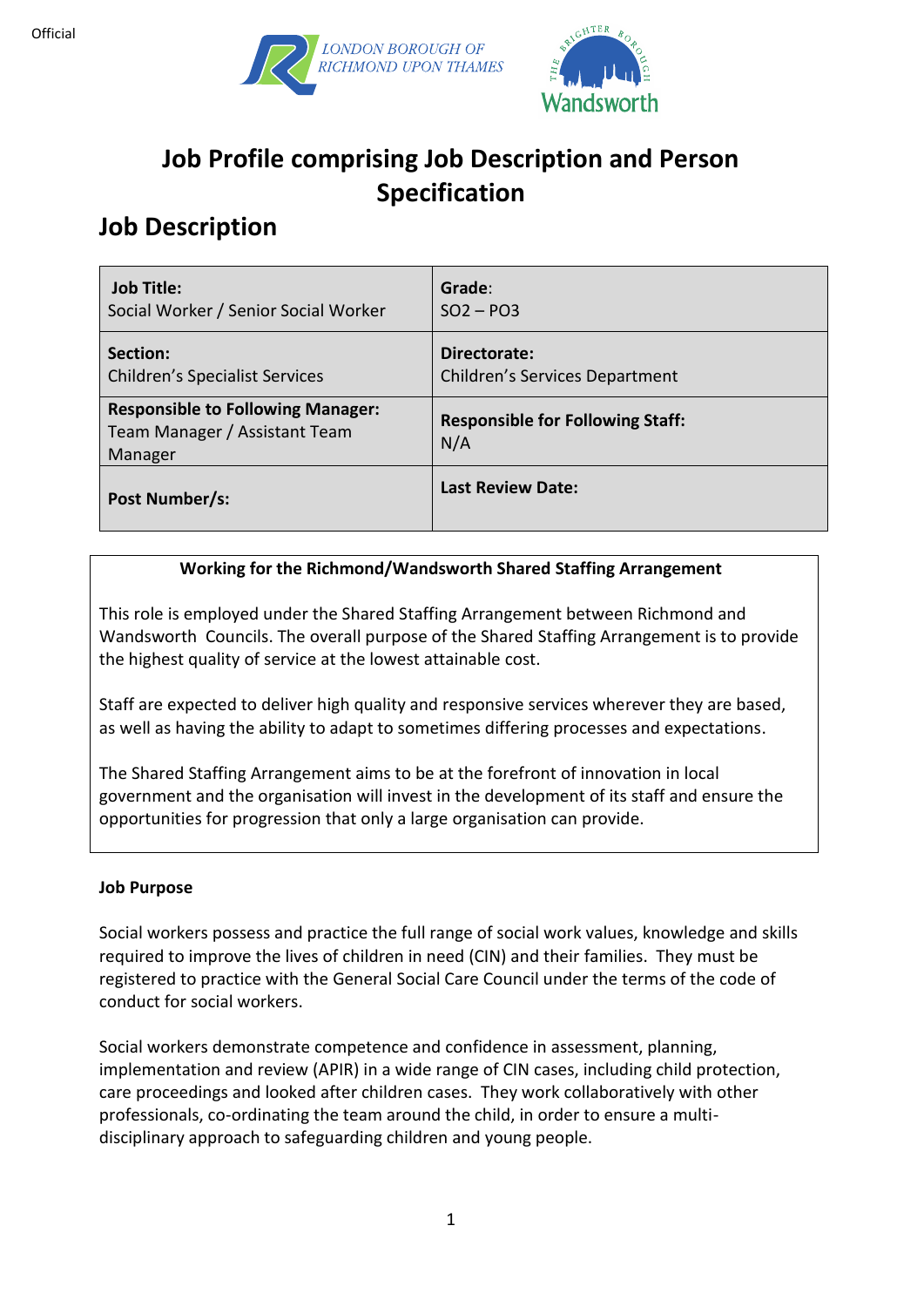



Social workers have the organisational skills to hold an average caseload of 15 CIN cases, depending on the nature of those cases, along with a number of other duties. They act as a link professional, providing advice and consultancy to early years centres, schools and other settings, in line with Every Child Matters: Agenda for Change.

Social workers possess the technical skills to maximise the benefit of the Council electronic client recording/reporting tool, maintaining accurate, up-to-date child records in compliance with the Integrated Children's System.

Social workers are committed to continuously improving practice by developing their knowledge and skills through post qualifying training. They participate in high quality supervision that achieves an appropriate balance between reflective practice and accountability for performance/standards. They take part in rigorous self evaluation through annual appraisal (PrP review) and half year reviews.

This job description provides the core job description for all children's social workers. Specialisms are reflected in appropriate addendums.

#### **Specific Duties and Responsibilities**

- Act as the lead professional in statutory cases that require a qualified social worker, including child protection, care proceedings and looked after children cases;
- Undertake the full range of social work tasks with children in need and their families; assessment, planning, implementation and review (APIR);
- Bring together and co-ordinate the team around the child to ensure a multidisciplinary approach to APIR and safeguarding;
- Establish and develop collaborative working with allied health and social care practitioners from children's and adults' services;
- Promote and model effective working arrangements with schools, children's centres and other settings;
- Develop a good understanding of evidence based practice and integrate models of best practice into day to day service delivery;
- Participate positively in professional supervision and annual appraisal (PrP) review, taking personal responsibility for the quality of practice;
- Take part in case/practice audits and contribute to peer audit arrangements as required: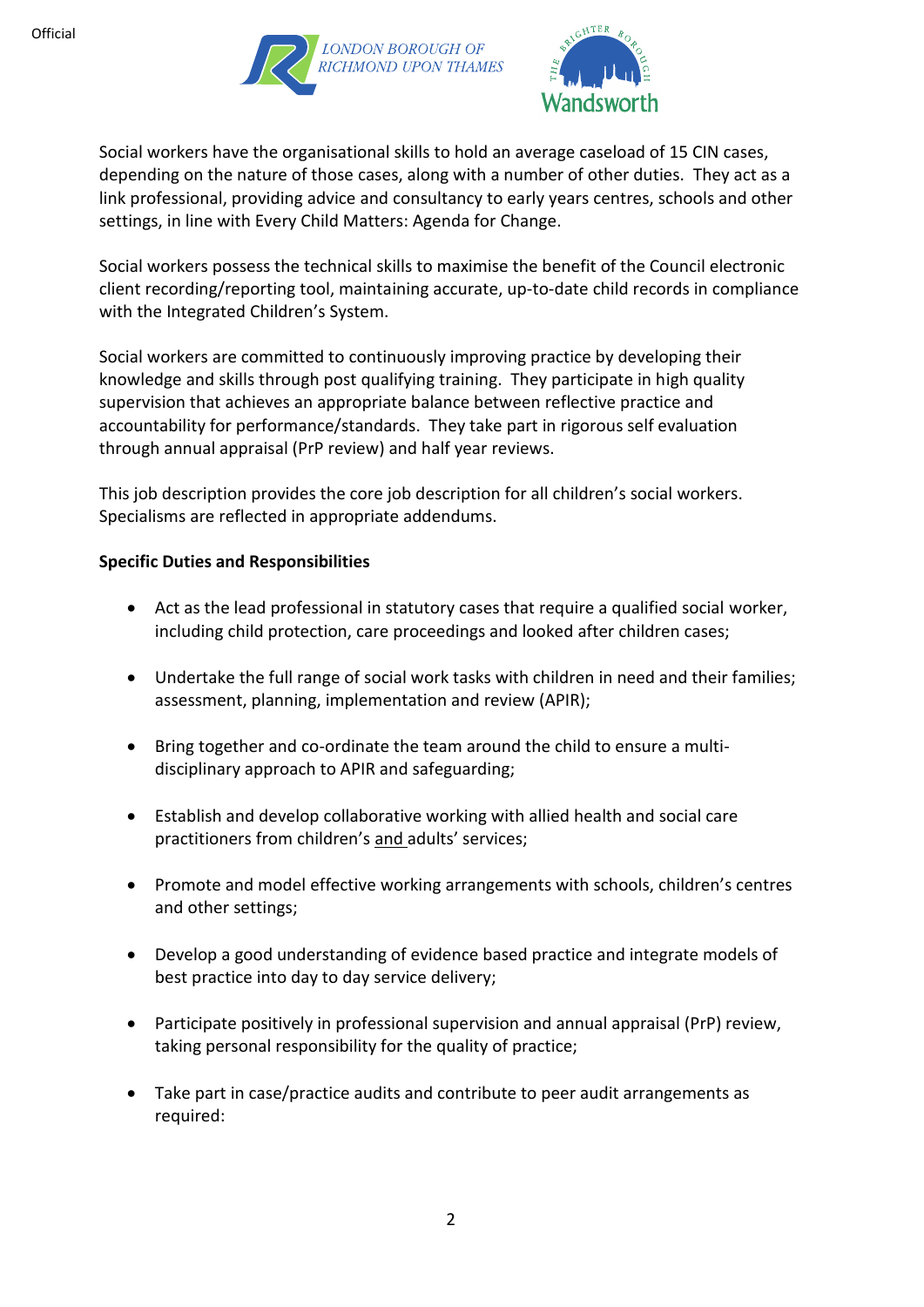



- Build professional credibility within the multi-professional partnership by achieving practice standards and meeting performance targets consistently; providing accredited practice teaching as required;
- Actively contribute to team working, supporting colleagues, covering for colleagues in their absence and taking part in team meetings and development events;
- Contribute to the development and delivery of the Team Improvement Plan;
- Understand and integrate into practice the key policies of the Council in relation to social care with children and families, especially multi-disciplinary working, integration and whole family approaches;
- Develop professional expertise in at least one of the key risk factors affecting the welfare of children; parental alcohol/substance misuse; parental mental health problems; domestic abuse; learning difficulties; and homelessness;
- Develop an excellent knowledge base of and collaborative working with local preventative and targeted family support services, particularly those provided by the voluntary and community sector;
- Demonstrate a high level of competence and confidence in the use of the Council electronic case recording/reporting tool, maintaining accurate and up-to-date child records in compliance with the Integrated Children's System;
- Promote and demonstrate the meaningful participation of children, young people and parents/carers in the process of APIR, in all aspects of decision making and in shaping service delivery;
- Understand, promote and integrate into practice Council policies in relation to valuing diversity and promoting equalities;
- Consider and put forward ideas for improving the efficiency and the effectiveness of Council services to children and families;
- Contribute to the review of Council policies and procedures, particularly guidance and protocols for social workers;
- Enhance and promote the reputation of the Council as a provider of high quality services to children and families.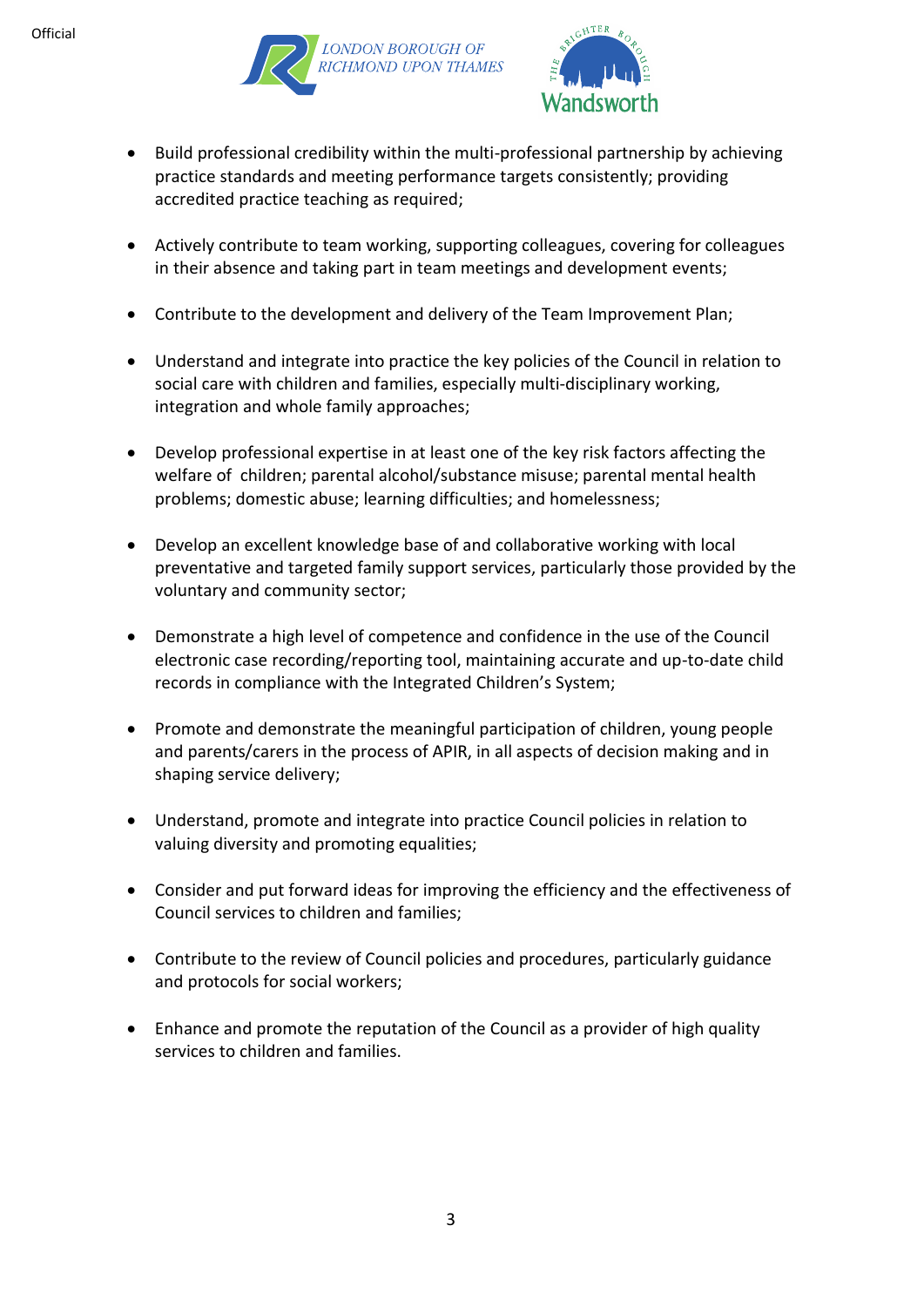



#### **Generic Duties and Responsibilities**

- To contribute to the continuous improvement of the services of the Boroughs of Wandsworth and Richmond.
- To comply with relevant Codes of Practice, including the Code of Conduct and policies concerning data protection and health and safety.
- To adhere to security controls and requirements as mandated by the SSA's policies, procedures and local risk assessments to maintain confidentiality, integrity, availability and legal compliance of information and systems
- To promote equality, diversity, and inclusion, maintaining an awareness of the equality and diversity protocol/policy and working to create and maintain a safe, supportive and welcoming environment where all people are treated with dignity and their identity and culture are valued and respected.
- To understand both Councils' duties and responsibilities for safeguarding children, young people and adults as they apply to the role within the council.
- The Shared Staffing Arrangement will keep its structures under continual review and as a result the post holder should expect to carry out any other reasonable duties within the overall function, commensurate with the level of the post.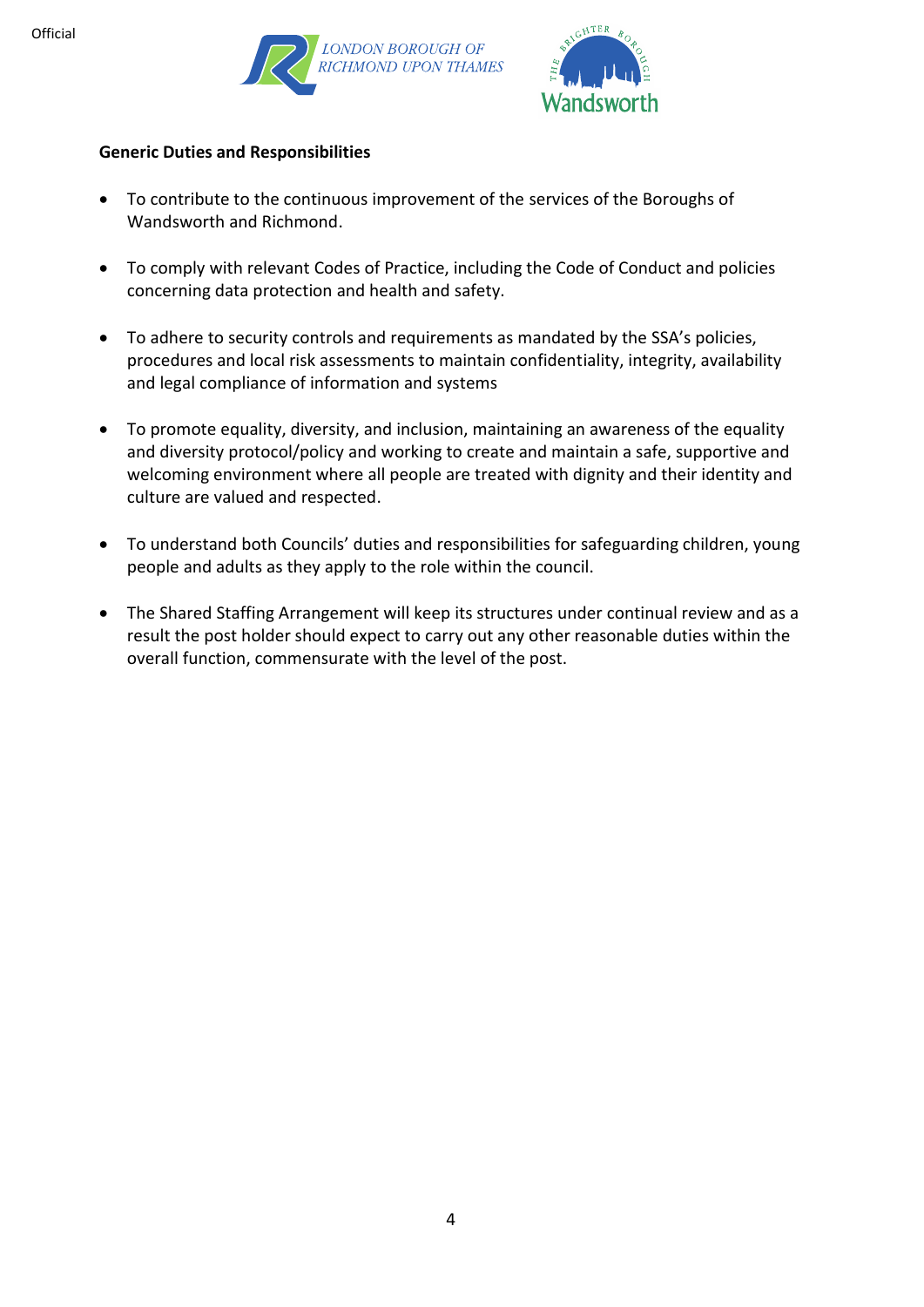



## **Person Specification**

| <b>Job Title:</b>                     | Grade:                                |
|---------------------------------------|---------------------------------------|
| Social Worker/ Senior Social Worker   | $SO2 - PO3$                           |
| Section:                              | Directorate:                          |
| <b>Children's Specialist Services</b> | <b>Children's Services Department</b> |
| <b>Responsible to:</b>                | <b>Responsible for:</b>               |
| Team Manager / Assistant Team         | N/A                                   |
| Manager                               |                                       |
| Post Number/s:                        | <b>Last Review Date:</b>              |
|                                       |                                       |

#### **Our Values and Behaviours<sup>1</sup>**

The values and behaviours we seek from our staff draw on the high standards of the two boroughs, and we prize these qualities in particular –

- taking responsibility and being accountable for achieving the best possible outcomes a 'can do' attitude to work
- continuously seeking better value for money and improved outcomes at lower cost
- focussing on residents and service users, and ensuring they receive the highest standards of service provision
- taking a team approach that values collaboration and partnership working.

| <b>Person Specification Requirements</b>                                                                                                                                                                | <b>Assessed by</b><br>A & I/T/C<br>(see below for explanation) |  |
|---------------------------------------------------------------------------------------------------------------------------------------------------------------------------------------------------------|----------------------------------------------------------------|--|
| <b>Knowledge</b>                                                                                                                                                                                        |                                                                |  |
| 1. Knowledge and understanding of the needs of children and<br>young people; the ability to work effectively with children and<br>their parents/carers and involve them in decision making.             | A & I                                                          |  |
| 2. Applied knowledge of relevant legislation, guidance and best<br>practice in safeguarding children, including the statutory duties<br>of the Local Authority in ensuring the protection of children.  | A & I                                                          |  |
| 3. Strong team working skills to give and gain the support of<br>team colleagues.                                                                                                                       | A & I                                                          |  |
| 4. A good understanding of prejudice and discrimination and the<br>need for a Council policy on equal opportunities in service<br>provision and a strong commitment to anti-discriminatory<br>practice. | $A \& I$                                                       |  |
| <b>Experience</b>                                                                                                                                                                                       |                                                                |  |

 $1$  These values and behaviours will be developed further as the SSA becomes established.